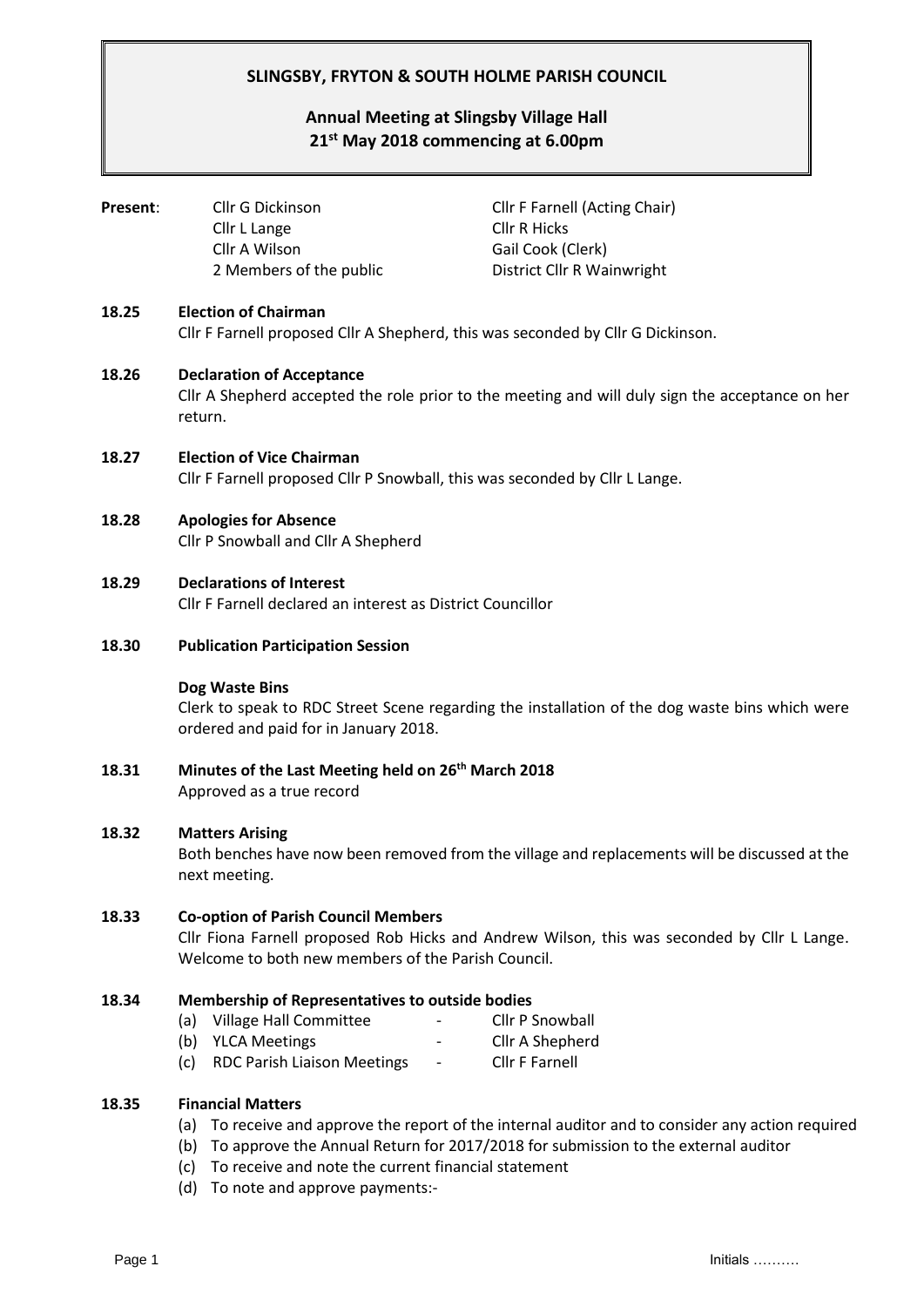| $\bullet$ | Yorkshire Water   | <b>Water Charges</b>          | DD         | £64.14    |
|-----------|-------------------|-------------------------------|------------|-----------|
| $\bullet$ | Clerk             | Salary (April/May)            | Chq 100745 | £240.00   |
| $\bullet$ | <b>HMRC</b>       | Tax (April/May)               | Chq 100746 | £50.00    |
| $\bullet$ | <b>YLCA</b>       | Subscription                  | Chq 100747 | £288.00   |
| $\bullet$ | A Hayton          | <b>Internal Audit</b>         | Chq 100748 | £75.00    |
| $\bullet$ | Clerk             | Stationery                    | Chq 100749 | £19.97    |
| $\bullet$ | <b>B C Wilson</b> | Snow Ploughing                | Chq 100750 | £360.00   |
| $\bullet$ | <b>B C Wilson</b> | Snow Ploughing                | Chq 100751 | £366.00   |
| $\bullet$ | Autela Group Ltd  | Payroll                       | Chq 100752 | £46.08    |
| $\bullet$ | <b>NYCC</b>       | <b>Street Lighting Energy</b> | Chq 100753 | £1,041.20 |
|           | Came & Co         | Insurance                     | Chq 100755 | £330.00   |

#### **RESOLVED**

- **(i) That the internal auditor report and annual report for 2017/2018 be approved.**
- **(ii) That eleven accounts be approved for payment.**

### **18.35 PLANNING APPLICATIONS**

None

### **18.36 PARISH COUNCIL INSURANCE RENEWAL**

Members agreed to renew the insurance with Came & Co for a further 3 years.

### **18.37 GENERAL DATA PROTECTION REGULATIONS**

The General Data Protection Regulation (GDPR) comes into force on 25<sup>th</sup> May 2018. In order to protect data we hold the Clerk would like to obtain Members approval to adopt the document and policies below which have been previously circulated to Members. All documents will be available on the website following approval:-

- (a) To appoint a Data Protection Officer
- (b) Adopt Data Audit
- (c) Adopt General Privacy Notice
- (d) Adopt Staff & Councillor Privacy Notice
- (e) Adopt Social Media Policy
- (f) Adopt Information Security Incident Policy
- (e) Adopt Computer Misuse Policy
- (g) Consent Form

## **RESOLUTION**

- **(i) That the Data Audit, General Privacy Notice, Staff & Councillor Privacy Notice, Social Media Policy, Information Security Incident Policy, Computer Misuse Policy and Consent Form were approved, this was proposed by Cllr F Farnell and seconded by Cllr G Dickenson.**
- **(ii) That YLCA be appointed as the Data Protection Officer if required.**

## **18.38. PARISH ITEMS**

## **(a) Play Area**

The clerk to send a letter of support for play area to be moved to the bowling green area which is flatter and more suitable and also send a letter of support for the remaining Section 106 funds to be allocated to this project.

**(b) Benches**

There is a potential for a new bench outside the chapel or a different location in the village, this will be discussed at the next meeting.